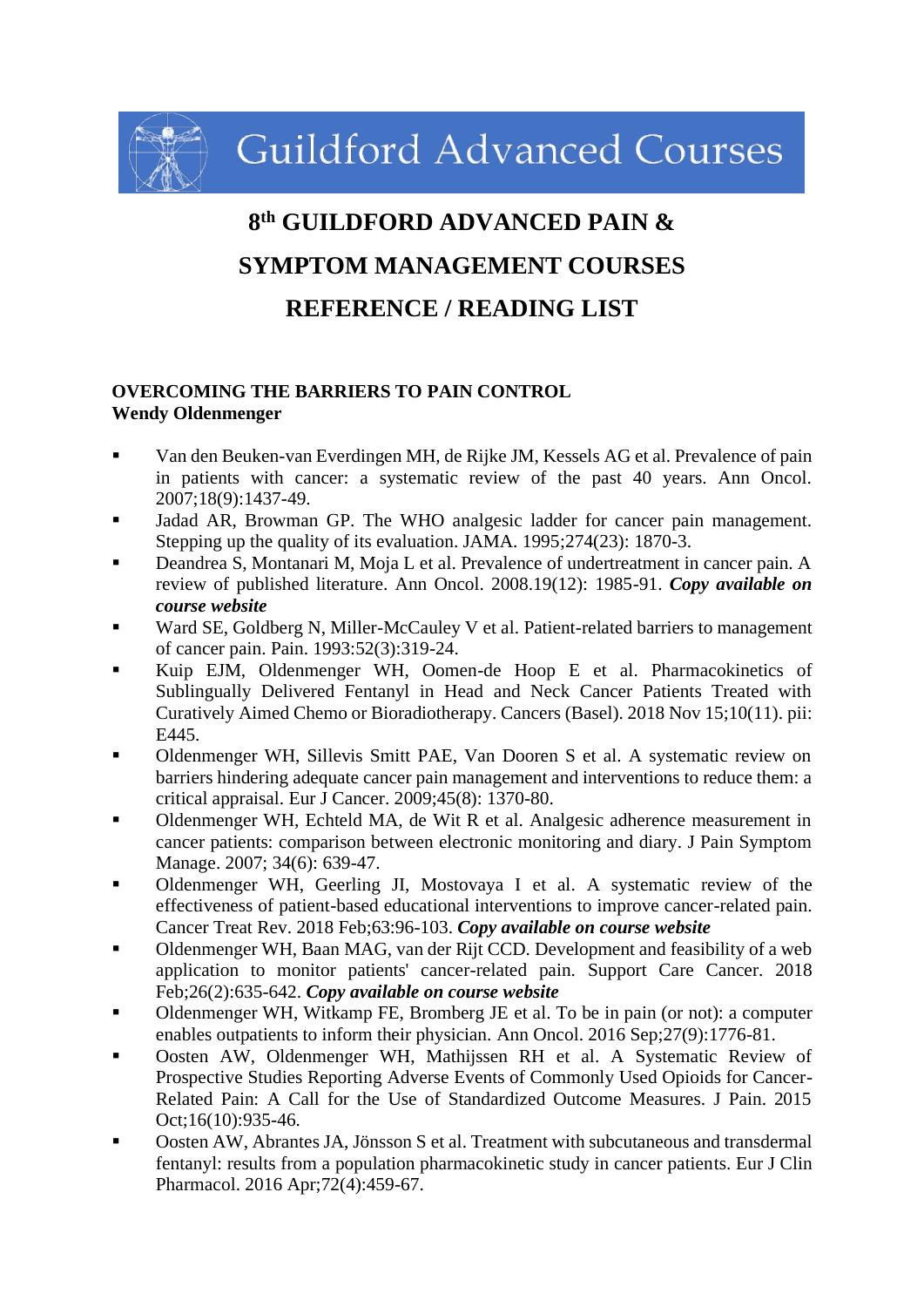- Jacobsen R, Sjogren P, Moldrup C et al. Physician-related barriers to cancer pain management with opioid analgesics: a systematic review. J opioid Manag. 2007; 3(4):207-14.
- Dalal S, Bruera E. Access to opioid analgesics and pain relief for patients with cancer. Nat Rev Clin Oncol. 2013; 10(2): 108-16.
- Rhondali W, Burt S, Wittenberg-Lyles E et al. Medical oncologists' perception of palliative care programs and the impact of name change to supportive care on communication with patients during the referral process. A qualitative study. Palliat Support Care. 2013; 10:1-8.
- Breuer B, Fleishman SB, Cruciani RA et al. Medical oncologists' attitudes and practice in cancer pain management: a national survey. J Clin Oncol. 2011; 29(36):4769-75.
- Gilson AM, Maurer MA, Lebaron VT et al. Multivariate analysis of countries' government and health-care system influences on opioid availability for cancer pain relief and palliative care: more than a function of human development. Palliat Med. 2013; 27(2): 105-14.
- Cherny NI, Baselga J, de Conno F et al. Formulary availability and regulatory barriers to accessibility of opioids for cancer pain in Europe: a report from the ESMO/EAPC Opioid Policy Initiative. Ann Oncol. 2010; 21(3):615-26.
- Lizée T, Basch E, Trémolières P et al. Cost-Effectiveness of Web-Based Patient-Reported Outcome Surveillance in Patients With Lung Cancer. J Thorac Oncol. 2019 Jun;14(6):1012-1020.
- Denis F, Basch E, Septans AL et al. Two-Year Survival Comparing Web-Based Symptom Monitoring vs Routine Surveillance Following Treatment for Lung Cancer. JAMA. 2019 Jan 22;321(3):306-307.
- Basch E, Deal AM, Dueck AC et al. Overall Survival Results of a Trial Assessing Patient-Reported Outcomes for Symptom Monitoring During Routine Cancer Treatment. JAMA. 2017 Jul 11;318(2):197-198.
- Basch E, Deal AM, Kris MG et al. Symptom Monitoring With Patient-Reported Outcomes During Routine Cancer Treatment: A Randomized Controlled Trial. J Clin Oncol. 2016 Feb 20;34(6):557-65.
- Osborn J, Ajakaiye A, Cooksley R et al. Do mHealth applications improve clinical outcomes of patients with cancer? A critical appraisal of the peer-reviewed literature. Supportive Care in Cancer 2019 [Epub ahead of print]. *Copy available on course website*

# **EQUIANALGESIA**

# **Andrew Dickman**

- Azzam AH, McDonald J, Lambert DG. Hot topics in opioid pharmacology: mixed and biased opioids. British Journal of Anaesthesia 2019; 122: e136-45. *Copy available on course website*
- Rennick A, Atkinson T, Cimino NM et al. Variability in opioid equivalence calculations. Pain Medicine 2016; 17: 892-8. *Copy available on course website*
- Rivat C, Ballantyne J. The dark side of opioids in pain management: basic science explains clinical observation. Pain Reports 2016; 1: e570. *Copy available on course website*
- Schuster M, Bayer O, Heid F et al. Opioid rotation in cancer pain treatment. A systematic review. Deutsches Arzteblatt International 2018; 115: 135-42. *Copy available on course website*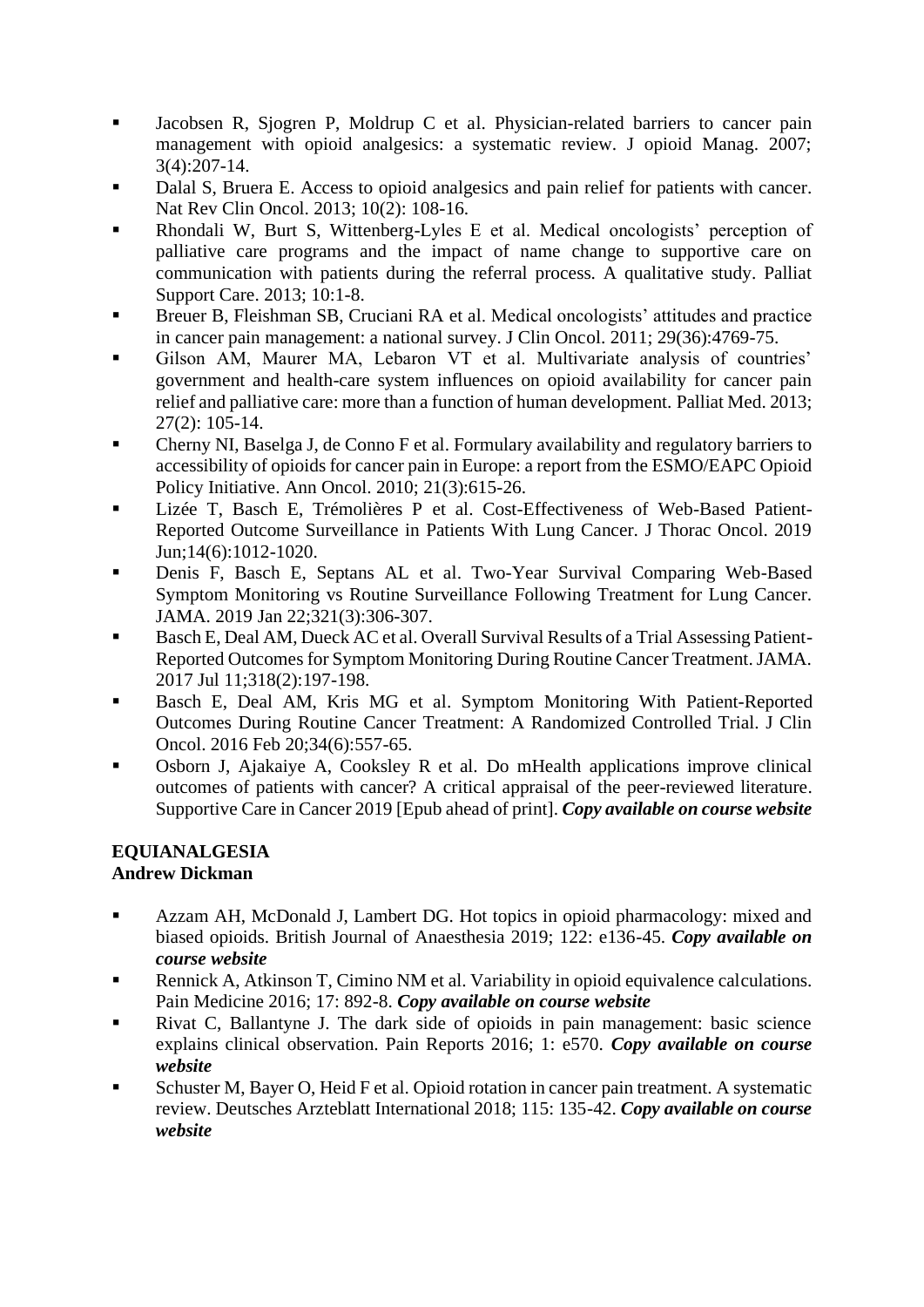Treillet E, Laurent S, Hadjiat Y. Practical management of opioid rotation and Equianalgesia. Journal of Pain Research 2018; 11: 2587-601. *Copy available on course website*

# **PHYSICAL INTERVENTIOSN FOR PAIN – HEAT, COLD, MASSAGE, TENS Jo Thompson**

- Bennett M, Johnson M, Brown S, Radford H et al. Feasibility study of transcutaneous electrical nerve stimulation (TENS) for cancer bone pain. The Journal of pain 2010; 11: 351-359
- Chou R  $\&$  Huffman L. Non-pharmacologic therapies for acute and chronic low back pain: a review of evidence for an American Pain Society/American College of Physicians Clinical Practice Guideline. Annals of Internal Medicine 2007; 147:492-504
- Daguet I, Bergeron-Vezina K, Harvey M, Martel M et al. Transcutaneous electrical nerve stimulation and placebo analgesia: is the effect the same for young and older individuals? Clinical interventions in aging 2018; 13: 335-342
- Davies A, Buchanan A, Zeppetella G, Porta-Sales J et al. Breakthrough cancer pain: an observational study of 1000 European oncology patients. Journal of pain and symptom management 2013; 46: 619-628
- French SD, Cameron M, Walker BF, Reggars JW, Esterman AJ. Superficial heat or cold for low back pain. Cochrane Database of Systematic Reviews 2006, Issue 1. Art. No.: CD004750.
- Gibson W, Wand BM, Meads C, Catley MJ, O'Connell NE.
- Transcutaneous electrical nerve stimulation (TENS) for chronic pain an overview of Cochrane Reviews. Cochrane Database of Systematic Reviews 2019, Issue 4. Art. No.: CD011890.
- Hokka M, Kaakinen P, Polkki T. A systematic review: non-pharmacological interventions in treating pain in patients with advanced cancer. Journal of advanced nursing 2014; 70:1954-1969
- Hsieh C, Kong J, Kirsch I, Edwards R et al. Well-loved music robustly relieves pain: A randomised controlled trial. Plos one 2014; 9: 1-8 (open access)
- Hurlow A, Bennett MI, Robb KA, Johnson MI, Simpson KH, Oxberry SG. Transcutaneous electric nerve stimulation (TENS) for cancer pain in adults. Cochrane Database of Systematic Reviews 2012, Issue 3. Art. No.: CD006276.
- Kalinowski S, Budnick A, Kubnert R, Konner F et al. Nonpharmacologic pain management interventions in german nursing homes: A cluster randomised trial. Pain management in nursing 2015; 16: 464 – 474
- Malanga G, Yan N, Stark J. Mechanisms and efficacy of heat and cold therapies for musculoskeletal injury. Postgraduate medicine 2015; 127: 57- 65
- McDonald M, Soutar C, Chan M, Afriyie A. A closer look: alternative pain management practices by heart failure patients with chronic pain. Heart & lung 2015; 44: 395-399
- Nanneman D. Thermal modalities: heat and cold. A review of physiologic effects with clinical applications. AAOHN Journal 1991; 39:70-75.
- **•** Perret D, Rim J, Cristian A. A geriatrician's guide to the use of the physical modalities in the treatment of pain and dysfunction. Clin Geriatr Med 2006; 22:331-354
- Petrofsky J, Laymon M, Alshammari F, Khowailed I et al. Use of low level continuous heat and ibuprofen as an adjunct to physical therapy improves pain relief, range of motion and the compliance for home exercise in patients with non-specific neck pain. Journal of back and musculoskeletal rehabilitation 2017; 1:1-8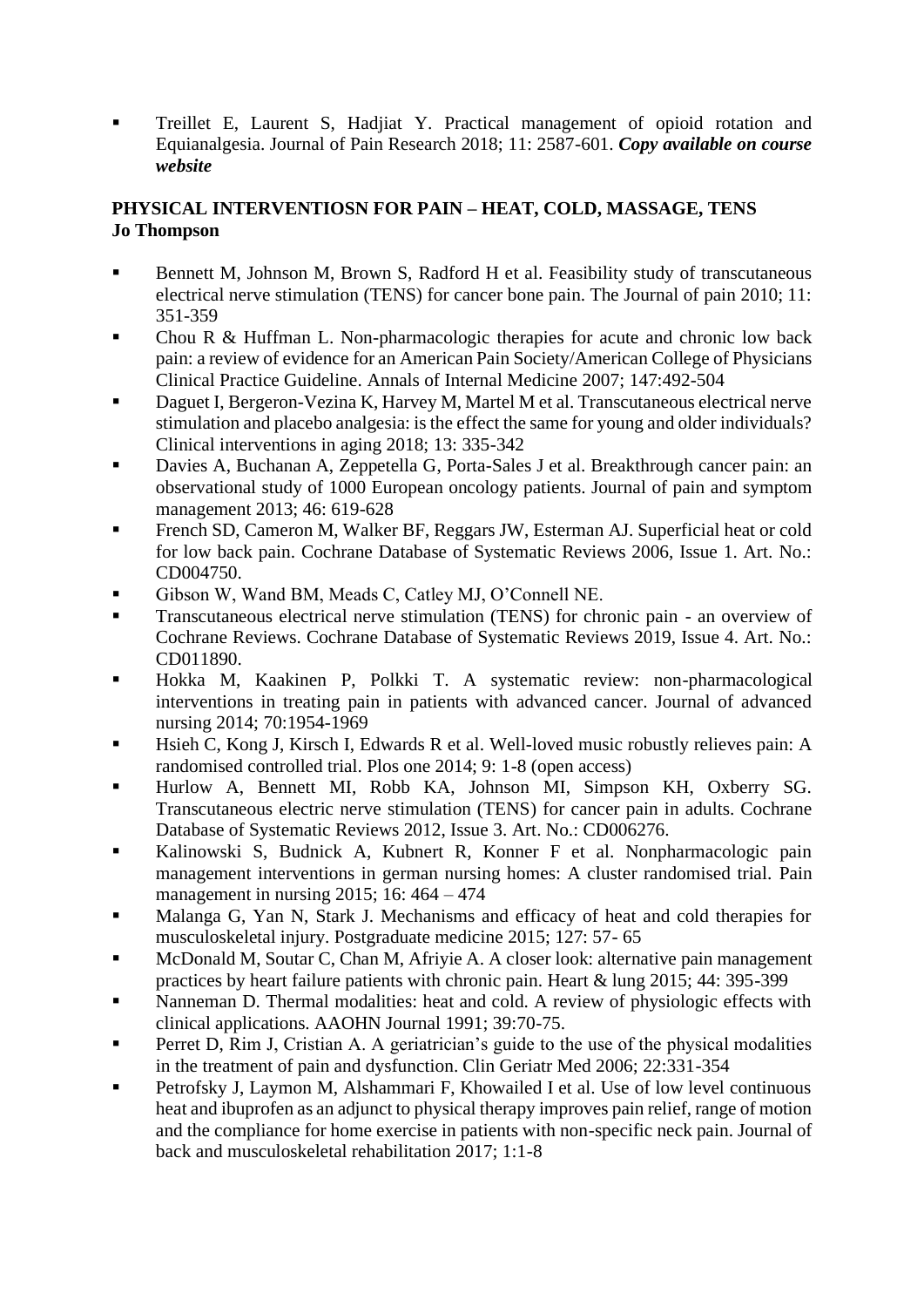- Shropshire M, Stapleton S, Dyck M, Kim M et al. Non-pharmacological interventions for persistent, noncancer pain in elders residing in long-term care facilities: An integrative review of the literature. Nurs Forum 2018; 53: 538-548
- Stewart M & Cox-Davenport R. Comparative analysis of registered nurses' and student nurses' attitudes and use of nonpharmacologic methods of pain management. Pain management in nursing 2015; 16: 499-502
- Wiffen P. Evidence based pain management and palliative care in issue one for 2006 of *the Cochrane library,* Journal of pain and palliative care pharmacotherapy; 20: 77-78

#### **WHAT ELSE IS NEW (PAIN)? Andrew Davies; Andrew Dickman**

- Lyndon A, Audrey S, Wells C et al. Risk to heroin users of poly-drug use of pregabalin or gabapentin. Addiction. 2017; 112: 1580-1589. *Copy available on course website*
- Mersfelder TL, Nichols WH. Gabapentin: abuse, dependence, and withdrawal. Annals of Pharmacotherapy 2016; 50: 229-33. *Copy available on course website*
- Molero Y, Larsson H, D'Onofrio BM et al. Associations between gabapentinoids and suicidal behaviour, unintentional overdoses, injuries, road traffic incidents, and violent crime: population based cohort study in Sweden. BMJ 2019; 365: l2147. *Copy available on course website*
- **•** Public Health England. Advice for prescribers on the risk of misuse of pregabalin and gabapentin. London: Public Health England and NHS England; 2014. *Copy available on course website*
- World Health Organization. WHO Guidelines for the pharmacological and radiotherapeutic management of cancer pain in adults and adolescents. WHO: Geneva; 2019. *Copy available from World Health Organisation website: <https://www.who.int/ncds/management/palliative-care/cancer-pain-guidelines/en/>*

# **ANALGESIC RESPONSE – WHAT SHOULD WE EXPECT? Andrew Davies**

- Bruera E, Kim HN. Cancer pain. JAMA 2003; 290: 2476-9.
- Deandrea S, Montanari M, Moja L et al. Prevalence of undertreatment in cancer pain. A review of published literature. Ann Oncol 2008; 19: 1985-91. *Copy available on course website*
- de Wit R, van Dam F, Abu-Saad HH et al. Empirical comparison of commonly used measures to evaluate pain treatment in cancer patients with chronic pain. J Clin Oncol 1999; 17: 1280-7.
- Dworkin RH, Turk DC, Wyrwich KW et al. Interpreting the clinical importance of treatment outcomes in chronic pain clinical trials: IMMPACT recommendations 2008; 9: 105-21.
- Farrar JT, Young JP, LaMoreaux L et al. Clinical importance of changes in chronic pain intensity measured on an 11-point numerical pain rating scale. Pain 2001; 94: 149-58.
- Farrar JT, Dworkin RH, Max MB. Use of the cumulative proportion of responders analysis graph to present pain data over a range of cut-off points: making clinical trial data more understandable. J Pain Symptom Manage 2006; 31: 369-77.
- Moore A. What is an NNT? Newmarket: Hayward Medical Communications; 2009. *Copy available on course website*
- Moore A, Derry S, Ecclestone C, Kalso E. Expect analgesic failure; pursue analgesic success. BMJ 2013; 346: f2690.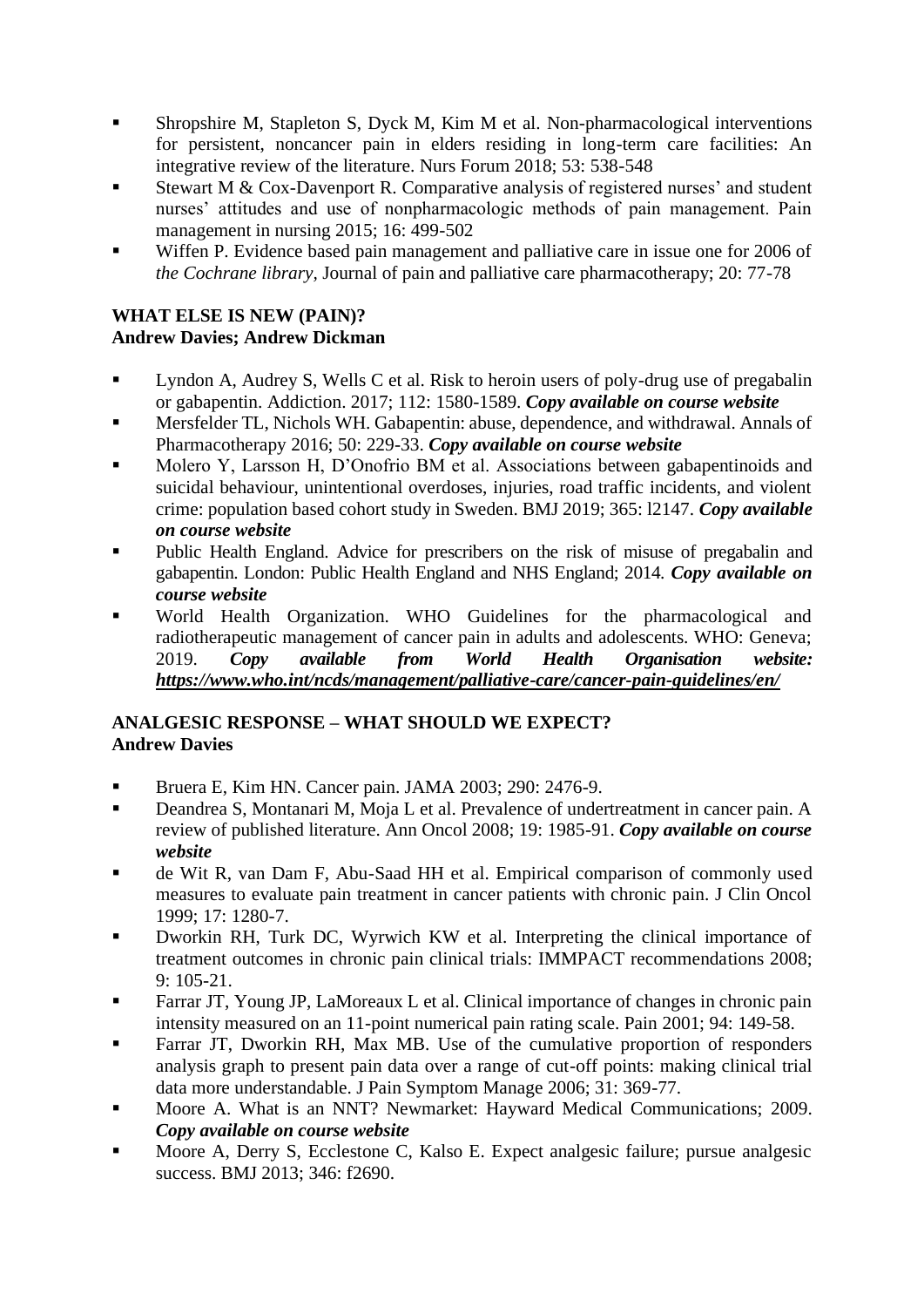#### **BREATHLESSNESS – WHAT WORKS (AND IN WHOM) Dr Sara Booth**

*Overall references - books*

- Palliative Care in Respiratory Disease eds Claudia Bausewein, David Currow and Miriam Johnson ERS Monograph series 2016
- 'Illness, the Cry of the Flesh' by Havi Carel. Routledge, 2018

*Reviews* 

- Sara Booth, Chloe Chin, Anna Spathis, Matthew Maddocks, Janelle Yorke, Julie Burkin, Catherine Moffat, Morag Farquhar & Claudia Bausewein (2018) Non-pharmacological interventions for breathlessness in people with cancer, Expert Review of Quality of Life in Cancer Care, DOI: [10.1080/23809000.2018.1524708](https://doi.org/10.1080/23809000.2018.1524708)
- Booth et al, Enhancing well-being and building resilience in people living with cancer parts 1& 2: a central role for nurses. Cancer Nursing Practice December 2018, 07 January 2019 / Vol 18 issue 1

*Breathlessness services including complex interventions*

- Booth S, Silvester Stella, and Todd Christopher Breathlessness in cancer and chronic obstructive pulmonary disease: Using a qualitative approach to describe the experience of patients and carers*. Palliative and Supportive Care*, (2003), **1**: 337 – 344.
- Booth S, Farquhar M, Gysels M, Bausewein C, Higginson IJ The impact of a Breathlessness Intervention Service (BIS) on the lives of patients with intractable dyspnoea: a qualitative Phase 1 study. Palliative & Supportive Care 2006;4 : 287 - 293
- Brighton LJ, Miller S, Farquhar M, Booth S, Deokhee Y, Wei G, Bajwah S, , Man W D-C, Higginson IJ, Maddocks M. Holistic services for people with advanced disease and chronic or refractory breathlessness: a systematic review and meta-analysis *in press Thorax*
- Brighton LJ, Tunnard I, Farquhar M, Booth S, Miller S, Deokhee Y, Wei G, Bajwah S, Man W-C, Reilly C, Ogden M, Bailey S, Ewart C, Higginson IJ, Maddocks M. Recommendations for services for people with living with chronic breathlessness in advanced disease: results of a transparent expert consultation *in press Chronic Respiratory Disease*
- Farquhar M, Prevost AT, McCrone P et al. Is a specialist breathlessness service more effective and cost-effective for patients with advanced cancer and their carers than standard care? Findings of a mixed-method randomised controlled trial. *BMC Medicine* 2014;12:194
- Higginson I, Bausewein C, Reilly C, et al. An integrated palliative and respiratory care service for patients with advanced disease and refractory breathlessness: a randomised controlled trial. *The Lancet Respiratory Medicine* 2014;2(12):979-987
- Johnson M, Kanaan M, Richardson G, et al. A randomised controlled trial of three or one breathing technique training sessions for breathlessness in people with malignant lung disease. *BMC Medicine* 2015;13:213.
- Spathis A, Booth S, Moffat C, Hurst R, Ryan R, Chin C, Burkin J. The Breathing, Thinking, Functioning clinical model: a proposal to facilitate evidence-based breathlessness management in chronic respiratory disease. *Primary Care Respiratory Medicine* 2017 DOI: 10.1038/s41533-017-0024-z

*Systematic review protocols on drug-free interventions* 

Bolzani A, Rolser SM, Kalies H, Maddocks M, Rehfuess E, Hutchinson A, Gysels M, Higginson IJ, Booth S, Bausewein C, Cognitive-emotional interventions for breathlessness in adults with advanced diseases Cochrane Database of Systematic Reviews 2017 DOI: 10.1002/14651858.CD012682 ISSN: 14651858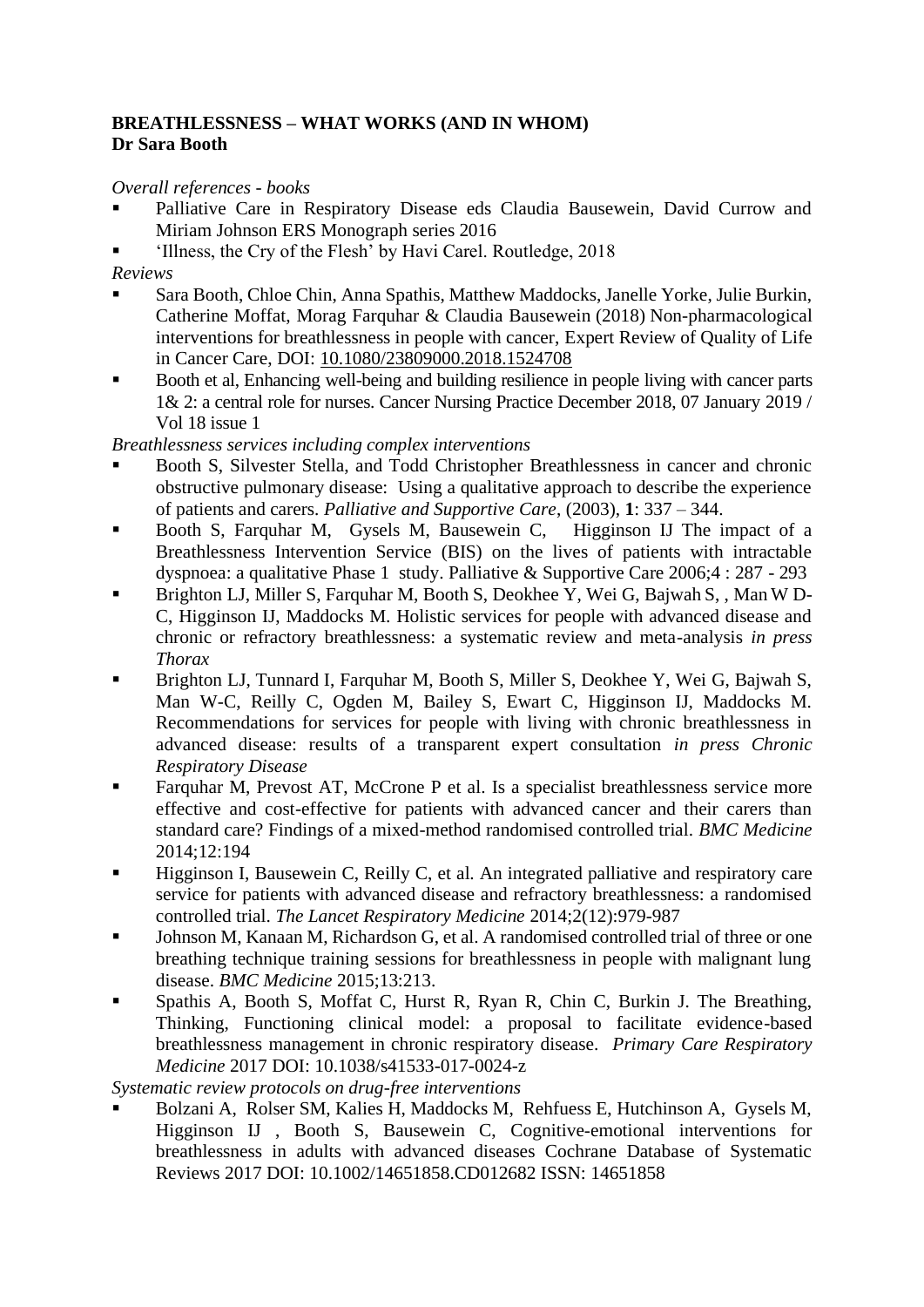- Bolzani A, Rolser SM, Kalies H, Maddocks M, Rehfuess E, Hutchinson A, Gysels M, Higginson IJ , Booth S, Bausewein C, Physical interventions for breathlessness in adults with advanced diseases Cochrane Database of Systematic Reviews May 2017
- Bolzani A, Rolser SM, Kalies H, Maddocks M, Rehfuess E, Swan F, Higginson IJ , Booth S, Bausewein C, Respiratory Interventions for Breathlessness in Adults with Advanced Disease Cochrane Database of Systematic Reviews Issue 6, 2017

*Mind-body and integrative medicine interventions* 

- Chan R, Giardino N, Larson J. A pilot study: mindfulness meditation intervention in COPD. *International Journal of Chronic Obstructive Pulmonary Disease* 2015;10:445- 454
- Feng J, Wang X, Li X et al. Acupuncture for chronic obstructive pulmonary disease (COPD): a multicenter, randomized, sham-controlled trial. *Medicine* 2016;95:40(e4879)
- Gendron L, Nyberg A, Saey D et al. Active mind-body movement therapies for chronic obstructive pulmonary disease *Cochrane Database of Systematic Reviews* 2018;10:CD012290
- Lau K, Jones A. A single session of Acu-TENS increases  $FEV<sub>1</sub>$  and reduces dyspnoea in patients with chronic obstructive pulmonary disease: a randomised, placebo-controlled trial. *Australian Journal of Physiotherapy* 2008; 54:179-184.
- Malpass A, Feder G, Dodd J. Understanding changes in dyspnoea perception in obstructive lung disease after mindfulness training. *BMJ Open Respiratory Research* 2018;5:e000309
- Polkey M, Qiu, Z-H, Zhou L, Zhu M-D, Wu Y-X Chen Y-Y, Ye S-P, Jian M, He B-T, Mehta B, Zhong M-S, Luo Y-M. Tai Chi and Pulmonary Rehabilitation Compared for Pulmonary Rehabilitation for Treatment Naïve Patients with COPD: A randomized controlled trial. *Chest in press* 2018

*Psychological interventions*

- Benzo Roberto P, Kirsch JL, Dulohery MM, Abascal-Bolado. Emotional Intelligence: A novel outcome associate with wellbeing and self-management in Chronic Obstructive Pulmonary Disease. Annals Am Thor Soc 2016; 13:1:10-16
- Howard C, Dupont S. 'The COPD breathlessness manual': a randomised controlled trial to test a cognitive-behavioural manual versus information booklets on health service use, mood and health status, in patients with chronic obstructive pulmonary disease. *Primary Care Respiratory Medicine* 2014;24:1407
- Hyland M, Halpin D, Blake S. Preferences for different relaxation techniques by COPD patients: comparison between six techniques. *International Journal of COPD* 2016:11:2315-2319
- Livermore N, Dimitri A, Sharpe L et al. Cognitive behaviour therapy reduces dyspnoea ratings in patients with chronic obstructive pulmonary disease (COPD). *Respiratory Physiology and Neurobiology* 2015;216:35-42
- Ramachandra P, Booth S, Pieters T, Vrotsou K Huppert F, 2009 A brief self-administered psychological intervention to improve well-being in patients with cancer: results from a feasibility study. Psycho-oncology 2009: 18; 12: (The Wellbeing Journal)151
- Reijinders T, Schuler M, Jelusic D, Troosters T, Janssens W, Schultz R, Von Leupoldt A. The Impact of Loneliness on Outcomes of Pumonary Rehabilitation in COPD Journal of Chronic Obstructive Pulmonary Disease DOI: 10.1080/15412555.2018.1471128 November 2018

*Carers* 

▪ Farquhar M, Penfold C, Benson J, Lovick R, Mahadeva R, Howson S, Burkin J, Booth S, Gilligan D, Todd C, Ewing G, Six key topics informal carers of breathlessness in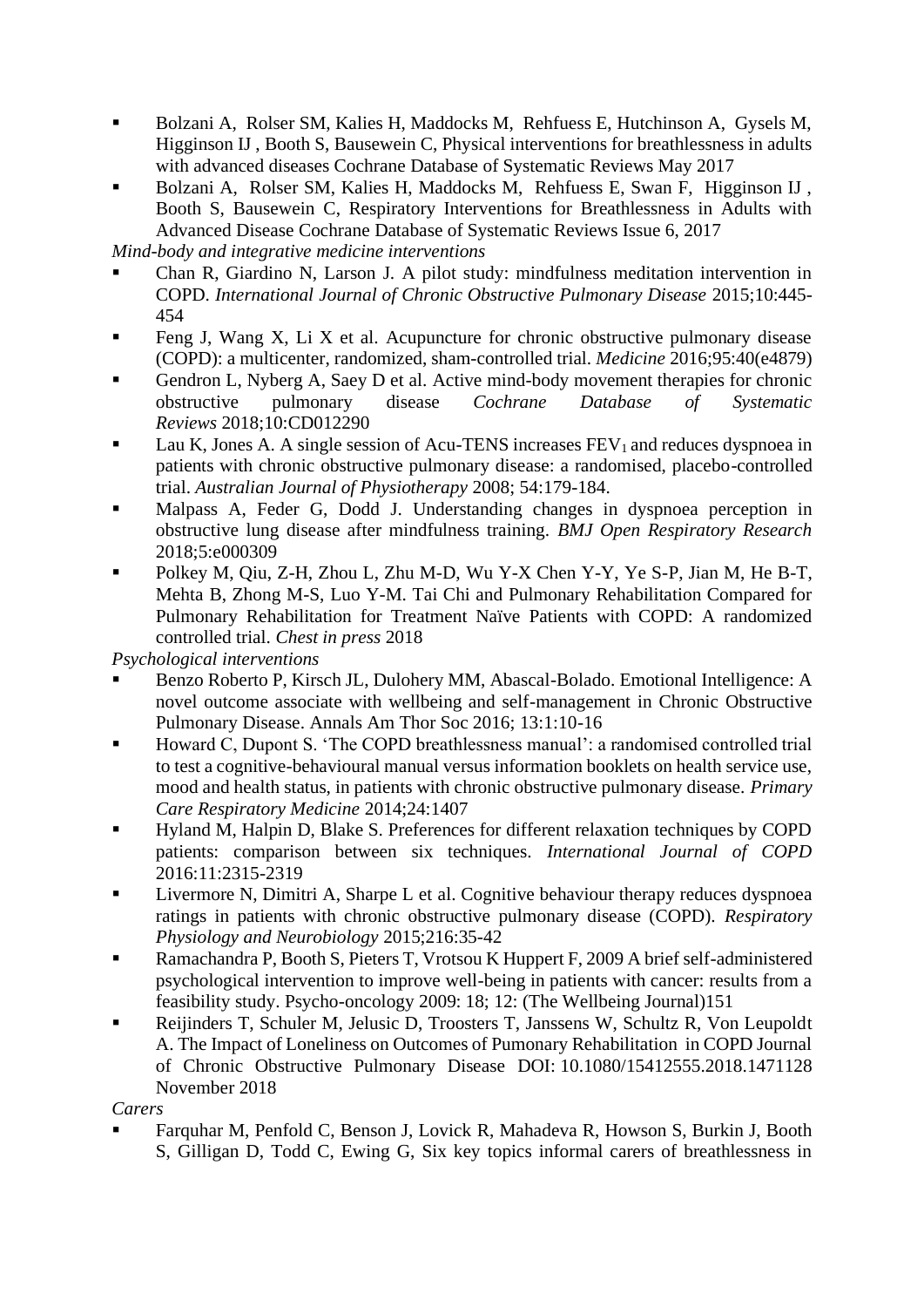advanced disease want to learn about and why; MRC phase 1 study to inform an educational intervention PLOS 1 : 2017 https://doi.org/10.1371/journal.pone.0177081

*Oxygen and other drugs*

- Booth S., Kelly M., Cox N.P.G., Adams L., Guz A. *The American Journal of Respiratory and Critical Care Medicine*, (1996) **153**: 1515 -1518.
- Lovell N, Bajwah S, Maddocks M, Wilcock A, Higginson IJ, Use of Mirtazepine in patients with Chronic Breathlessness; a Case Series Palliative Medicine 2018; 32:9: 1518-1521
- Simon S, Higginson I, Booth S, et al. Benzodiazepines for the relief of breathlessness in advanced malignant and non-malignant diseases in adults. *Cochrane Database of Systematic Reviews* 2016;10:CD007354.
- Uronis H et al. Oxygen for relief of dyspnoea in mildly- or non-hypoxaemic patients with cancer: a systematic review and meta-analysis. *British Journal of Cancer*. 2008;98(2):294-299

*Other drug free interventions e.g. the fan*

- Bausewein C, Booth S, Gysels M, Higginson I. Non-pharmacological interventions for breathlessness in advanced stages of malignant and non-malignant disease*. Cochrane Database Systematic Reviews* 2008;(2):CD005623
- Galbraith S, Fagan P, Perkins P et al. Does the use of a handheld fan improve chronic dyspnoea? A randomised, controlled, crossover trial. *Journal of Pain and Symptom Management* 2010;39(5):831-838
- Grogono J, Butler C, Izang H, Mooosavi S Inhaled furosemide for relief of air hunger versus sense of breathing effort: a randomized controlled trial. Respiratory Research 2018: 19; 181
- Kako J, Morita J, Yamaguchi T et al. Fan Therapy Is Effective in Relieving Dyspnea in Patients With Terminally Ill Cancer: A Parallel-Arm, Randomized Controlled Trial *Journal of Pain and Symptom Management* 2018;56(4):493-500
- Kako J, Morita J, Yamaguchi T et al. Evaluation of the Appropriate Washout Period Following Fan Therapy for Dyspnea in Patients With Advanced Cancer: A Pilot Study. *American Journal of Hospice and Palliative Medicine* 2018;35(2):1-4
- Liss HP & Grant BJ. The effect of nasal flow on breathlessness in patients with COPD *American Review of Respiratory Disease* 1988;137(6):1285-8
- Luckett T, Phillips J, Johnson M et al. Contributions of a hand-held fan to selfmanagement of chronic breathlessness. *European Respiratory Journal* 2017;50(2):1700262
- **■** Marchetti N, Lammi M, Travaline J et al. Air current applied to the face improves exercise performance in patients with COPD. *Lung* 2015:193(5):725-731
- Schwartzstein RM, Lahive K, Pope A et al. Cold facial stimulation reduces breathlessness induced in normal subjects *American Review of Respiratory Diseases* 1987;136(1):58-61
- Simon PM, Basner RC, Weinberger SE et al. Oral mucosal stimulation modulates intensity of breathlessness in normal subjects*. American Review of Respiratory Disease* 1991;144(2):419-22
- Velloso M, Jardin J. Functionality of patients with chronic obstructive pulmonary disease: energy conservation techniques. *Brazilian Journal of Pulmonology* 2006;32(6):580-6

*Breathing techniques*

Bianchi, R. Patterns of chest wall kinematics during volitional pursed-lip breathing in COPD at rest. *Respiratory Medicine* 2007;101(7):1412-8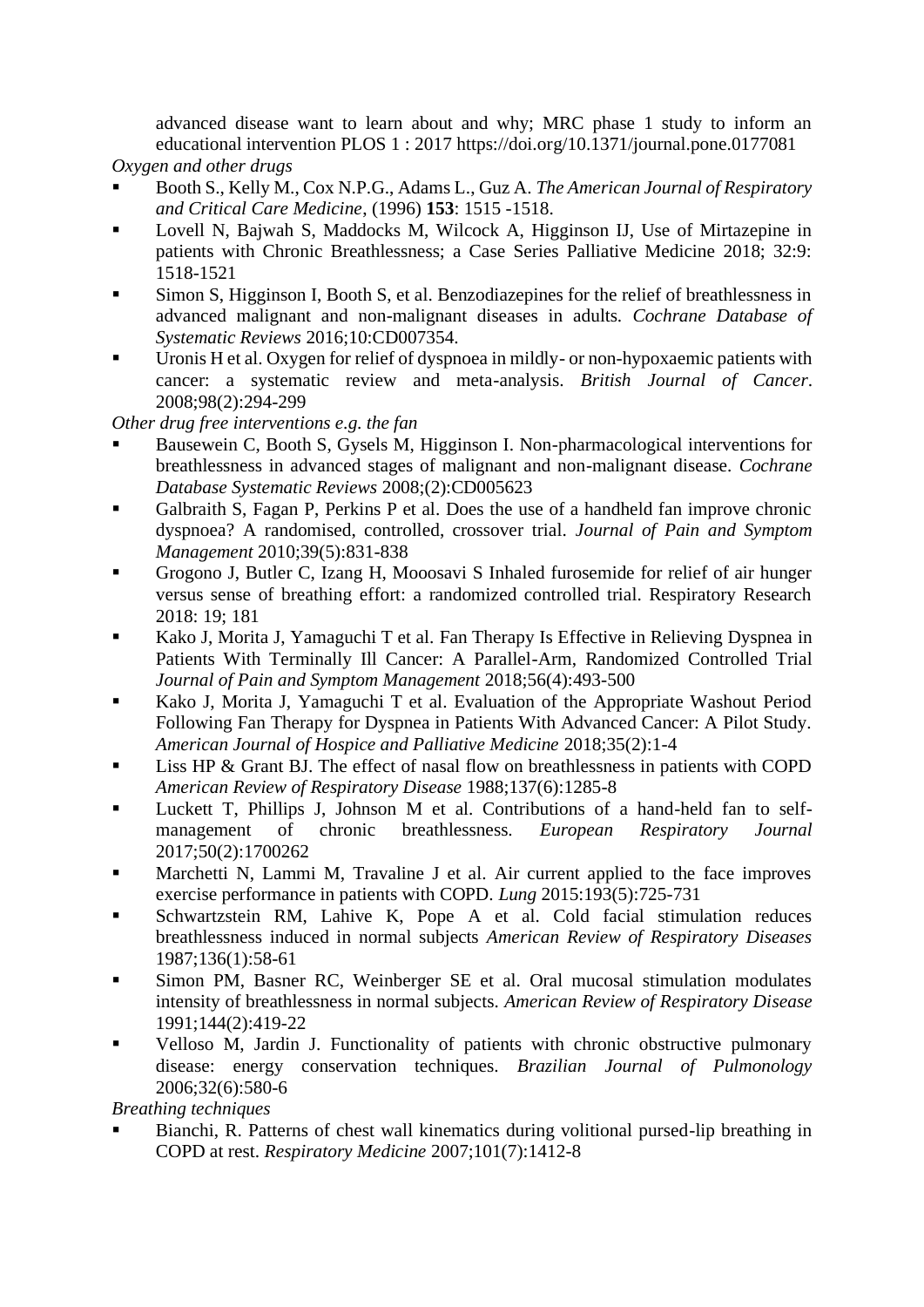- Borge C, Hagen K, Mengshoel A et al. Effects of controlled breathing exercises and respiratory muscle training in people with chronic obstructive pulmonary disease: results from evaluating the quality of evidence in systematic reviews. *BMC Pulmonary Medicine* 2014;14(1):184-184
- Gosselink R. Breathing techniques in patients with chronic obstructive pulmonary disease (COPD). *Chronic Respiratory Disease* 2004;1(3):163-72
- Hochsetter J, Lewis J, Soares-Smith L. An investigation into the immediate impact of breathlessness management on the breathless patient: a randomised controlled trial. 2005 *Physiotherapy* 2005;91(3):178-185
- Holland A, Hill C, Jones A, McDonald C. Breathing exercises for chronic obstructive pulmonary disease. *Cochrane Database of Systematic Review*s 2012;CD008250
- Mark D, Ikehara C, Matsuura C et al. Validating the Impact of Teaching Pursed-Lips Breathing With Skype: A Pilot Study *Journal of Hospice and Palliative Nursing* 2013;15(8):424-432
- Martin A, Davenport P. Extrinsic Threshold PEEP Reduces Post-exercise Dyspnea in COPD Patients: A Placebo-controlled, Double-blind Cross-over Study. *Cardiopulmonary Physical Therapy Journal* 2011;22(3):5-10
- Mayer A, Fleig A, Karloh M et al. Effects of acute use of pursed-lips breathing during exercise in patients with COPD: a systematic review and meta-analysis. *Physiotherapy* 2018;104(1):9-17
- Nield MA, Hoo GWS; Roper JM, Santiago S. Efficacy of pursed-lips breathing: a breathing pattern retraining strategy for dyspnea reduction. *Journal of Cardiopulmonary Rehabilitation & Prevention* 2007;27(4):237-244
- O'Donnell D. Hyperinflation, dyspnoea and exercise intolerance in COPD *Proceedings of the American Thoracic Society* 2006;3:180-184
- Parati G, Malfatto G, Boarin S et al. Device-guided paced breathing in the home setting: effects on exercise capacity, pulmonary and ventricular function in patients with chronic heart failure: a pilot study. *Circ Heart Failure* 2008;1(3)178-83
- Roberts S, Schreuder F, Watson et al. Do COPD patients taught pursed lips breathing (PLB) for dyspnoea management continue to use the technique long-term? A mixed methodological study. *Physiotherapy* 2017;103(4);465-470
- Seo U, Yates B, La Framboise L et al. A Home-Based Diaphragmatic Breathing Retraining in Rural Patients With Heart Failure. *Western Journal of Nursing Research* 2016:38(3):270-291
- Spahija J, de Marchie M, Grassino A. Effects of imposed pursed-lips breathing on respiratory mechanics and dyspnea at rest and during exercise in COPD. *Chest* 2005;128(2):640-50
- Spahija J, de Marchie M, Ghezzod H, Grassino A. Factors discriminating spontaneous pursed-lips breathing use in patients with COPD. *Chronic Obstructive Pulmonary Disease* 2010;7(4):254-61.

*Exercise and adjuncts to exercise*

- Basso-Vanelli R, Di Lorenzo V, Labadessa I et al. Effects of Inspiratory Muscle Training and Calisthenics and Breathing Exercises in COPD With and Without Respiratory Muscle Weakness. *Respiratory Care* 2016;61(1);50-60
- Beaumont M, Mialon P, Le Ber-Moy C et al. Inspiratory muscle training during pulmonary rehabilitation in chronic obstructive pulmonary disease: A randomized trial. *Chronic Respiratory Disease* 2015;12(4);305-12
- Bittencourt H, Cruz C, David B et al. Addition of non-invasive ventilatory support to combined aerobic and resistance training improves dyspnea and quality of life in heart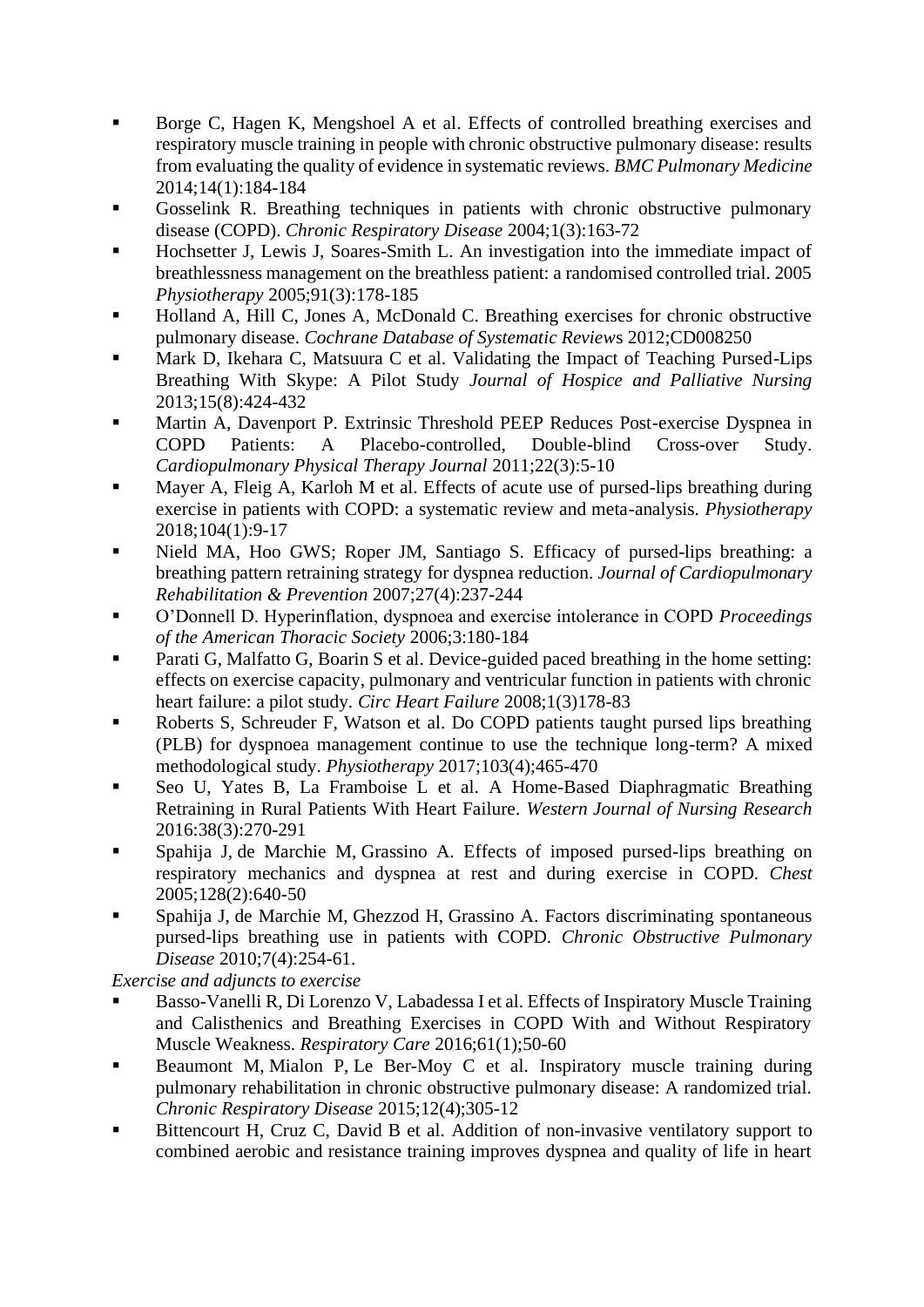failure patients: a randomized controlled trial. *Clinical Rehabilitation* 2017;31(11):1508- 1515

- Bolton C, Bevan-Smith E, Blakey J et al. BTS guideline on pulmonary rehabilitation in adults *Thorax* 2013;68(Supp 2)
- Cahalin L, Arena R, Guazzi M et al. Inspiratory muscle training in heart disease and heart failure: a review of the literature with a focus on method of training and outcomes. *Expert Review of Cardiovascular Therapy* 2013;11(2):161-177
- Chuang H, Chang H, Fang Y, Guo S. The effects of threshold inspiratory muscle training in patients with chronic obstructive pulmonary disease: A randomised experimental study. *Journal of Clinical Nursing* 2017;26(23/24);4830-8
- Hill K, Cavalheri V, Mathur S et al. Neuromuscular electrostimulation for adults with chronic obstructive pulmonary disease *Cochrane Database of Systematic Review*s 2018;CD010821
- Hoffman M, Assis M, Augusto V et al. The effects of inspiratory muscle training based on the perceptions of patients with advanced lung disease: a qualitative study. *Brazilian Journal of Physical Therapy* 2018;22(3):215-221
- Jones S, Man W, Gao W et al. Muscle stimulation for weakness in adults with advanced disease *Cochrane Database of Systematic Review*s 2016;CD009419
- Karadallı M, Bosnak-Güçlü M, Camcıoğlu B et al. Effects of Inspiratory Muscle Training in Subjects With Sarcoidosis: A Randomized Controlled Clinical Trial. *Respiratory Care* 2016;61(4):483-494
- Kato D, Dobashi K, Fueki M. Short-term and long-term effects of a self-managed physical activity program using a pedometer for chronic respiratory disease: a randomized controlled trial. *Journal of Physical Therapy Science* 2017;29(5):807-812
- Lin S, McElfresh J, Hall B et al. Inspiratory Muscle Training in Patients with Heart Failure: A Systematic Review. *Cardiopulmonary Physical Therapy Journal* 2012;23(3):29-36
- McCarthy B, Casey D, Devane D, et al. Pulmonary rehabilitation for chronic obstructive pulmonary disease. *Cochrane Database of Systematic Reviews* 2015;23(2):CD003793.
- McKeough Z, Velloso M, Lima V et al. Upper limb exercise training for COPD *Cochrane Database of Systematic Reviews* 2016;CD011434
- Menadue C, Alison JA, Piper AJ et al. Bilevel ventilation during exercise in acute on chronic respiratory failure: a preliminary study. *Respiratory Medicine* 2010;104(2):219- 27
- Mendoza L et al. Pedometers to enhance physical activity in COPD: a randomised controlled trial *European Respiratory Journal* 2015;45;347-354
- Molassiotis A, Charalambous A, Taylor P et al. The effect of resistance inspiratory muscle training in the management of breathlessness in patients with thoracic malignancies: a feasibility randomised trial. *Supportive Care in Cancer* 2015;23(6):1637-1645
- Ozalevli S, Ozden A, Itil O, Akkoclu A. Comparison of the Sit-to-Stand Test with 6 min walk test in patients with chronic obstructive pulmonary disease. *Respiratory Medicine* 2007;101(2):286-93
- Pan L, Guo Y, Liu X, Yan J. Lack of efficacy of neuromuscular electrical stimulation of the lower limbs in chronic obstructive pulmonary disease patients: a meta-analysis. *Respirology* 2014;19:22–9
- **EXECUTE:** Spruit M et al. An Official American Thoracic Society/European Respiratory Society Statement: Key Concepts and Advances in Pulmonary Rehabilitation *American Journal of Respiratory and Critical Care Medicine* 2013;188(8),e13-e64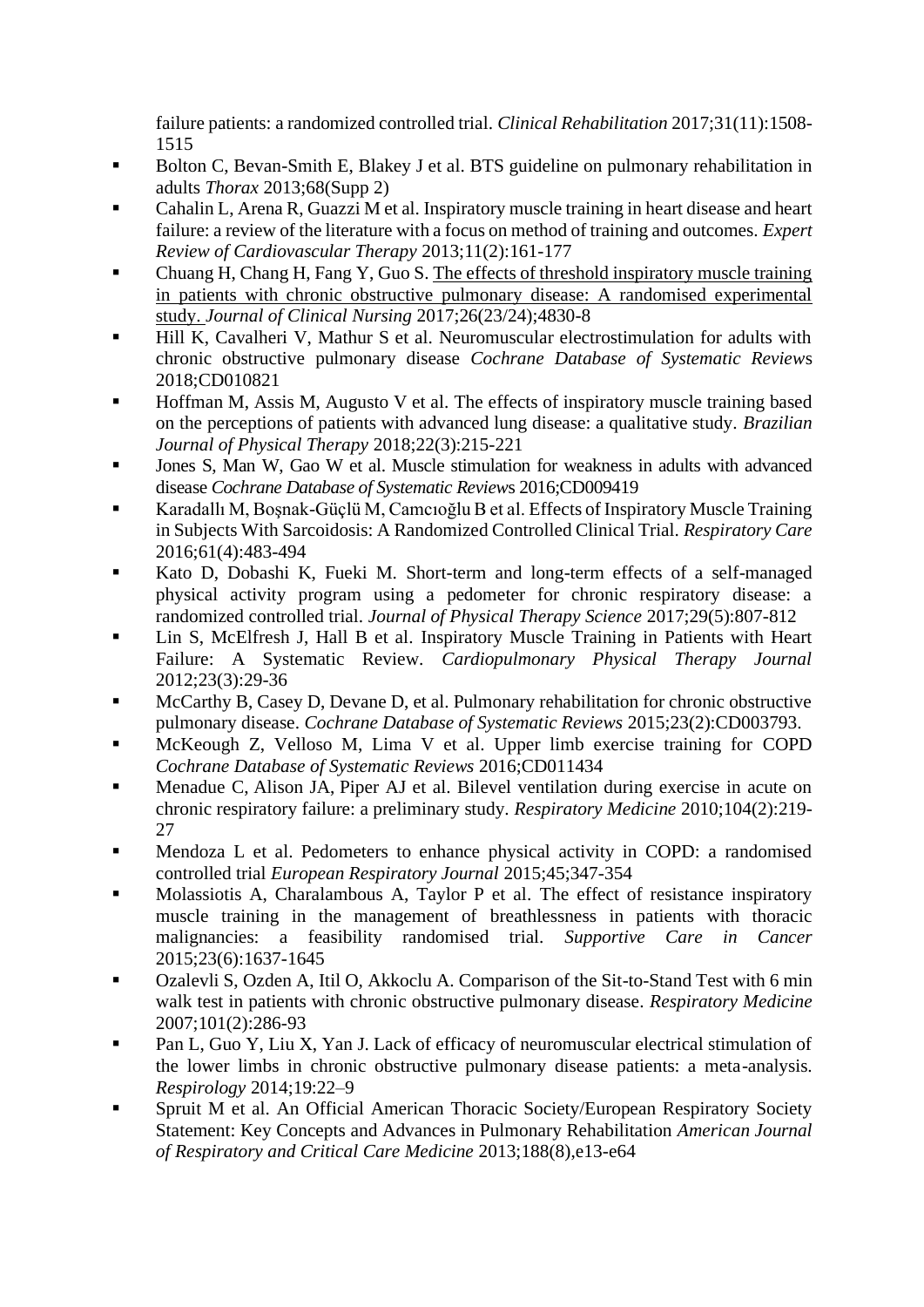- Vaidya T, de Bisschop C, Beaumont M et al. Is the 1-minute sit-to-stand test a good tool for the evaluation of the impact of pulmonary rehabilitation? Determination of the minimal important difference in COPD. *International Journal of Chronic Obstructive Pulmonary Disease*. 2016;19(11)2609-2616
- Varas A, Córdoba S, Rodríguez-Andonaegui I et al. Effectiveness of a community-based exercise training programme to increase physical activity level in patients with chronic obstructive pulmonary disease: A randomized controlled trial. *Physiotherapy Research International* 2018;23(4);e1740
- Yilmaz F, Aydin H. The effect of a regular walking program on dyspnoea severity and quality of life in normal weight, overweight, and obese patients with chronic obstructive pulmonary disease*. International Journal of Nursing Practice* 2018;24(3):1-11

*Walking aids & positioning*

- Ogino T, Mase K, Nozoe M et al. Effects of Arm Bracing on Expiratory Flow Limitation and Lung Volume in Elderly COPD Subjects. *Respiratory Care* 2015;60(9):1282-1287
- Vaes A et al. The Effects of a "New" Walking Aid on Exercise Performance in Patients With COPD: A Randomized Crossover Trial *Chest* 2012;141(5):124-1232
- Vaes A et al. Efficacy of walking aids on self paced outdoor walking in individuals with COPD: A randomized cross over trial *Respirology* 2015;20(6):932-939

*Measuring breathlesssness* 

- Banzett R O'Donnell CR, Guilfoyle TE, Parshall MB, Schwartzstein R, Meek P, Gracely R,H Lansing RW. Multidimensional Dyspnea Profile an instrument for clinical and laboratory research ERJ, 2015; 45: 6; 1681-1691
- Booth S & Adams L *The shuttle walking test: a reproducible method for evaluating the impact of shortness of breath on functional capacity in patients with advanced cancer. Thorax* 2001*;***56**:146–50
- Tan J-Y, Yorke J, Harle A, Smith J, Blackhall F, Pilling A, Molassioatis A. Assessment of Breathlessness in Lung Cancer:Psychometric Properties of the D12 questionnaire JPSM; 2017; 53: 208-215

*Singing & laughter*

- Bonilha A, Onofre F, Vieira M et al. (2009) Effects of singing classes on pulmonary function and quality of life of COPD patients. *International Journal of Chronic Obstructive Pulmonary Disease* 2009;4:1-8
- Brutsche M, Brossman P, Muller R et al. Impact of laughter on air trapping in severe chronic obstructive lung disease. *International Journal of Chronic Obstructive Pulmonary Disease* 2008;3(1):185-192
- Lebowitz K, Suh S, Diaz P et al Effects of humor and laughter on psychological functioning, quality of life, health status, and pulmonary functioning among patients with chronic obstructive pulmonary disease: a preliminary investigation. *Heart & Lung: The Journal of Critical Care* 2012;40)4):310-319
- Lord V et al. Singing classes for chronic obstructive pulmonary disease: a randomized controlled trial *BMC Pulmonary Medicine* 2012;12:69
- McNamara R, Epsley C, Coren E et al. Singing for adults with chronic obstructive pulmonary disease (COPD) *Cochrane Database of Systematic Reviews* 2017:CD012296

*Fatigue and other symptoms*

- Cramp F, Bryon-Daniel J. Exercise for the management of cancer-related fatigue in adults. *Cochrane Database of Systematic Review* 2012:CD006145
- Goert Y, Looijmans M, Prins J et al. YMJ, Protocol: Fatigue in patients with chronic obstructive pulmonary disease: protocol of the Dutch multicentre, longitudinal, observational FAntasTIGUE study. 2018. *BMJ Open* 2018:8:4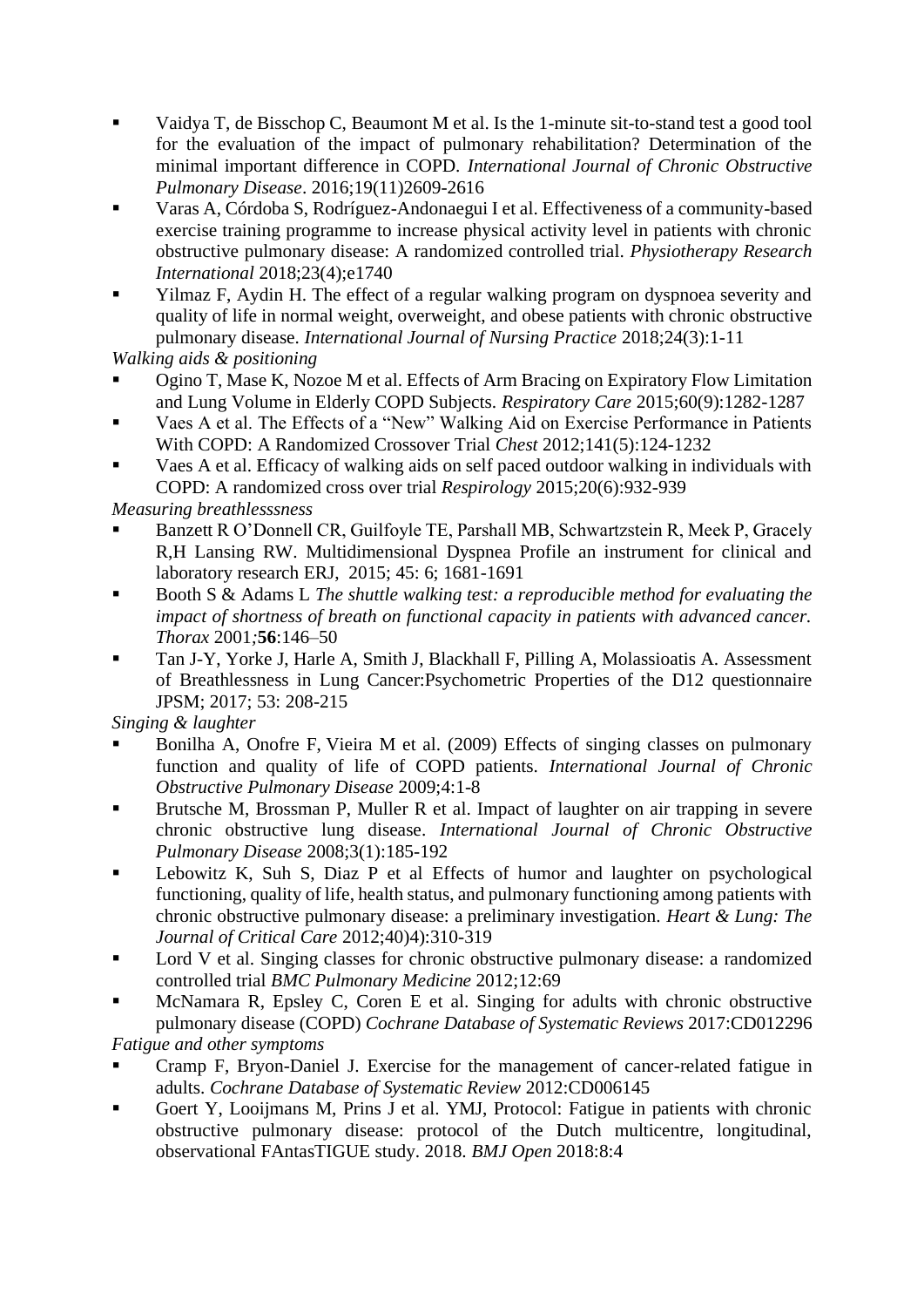- Jones J, Olson K, Catton P et al. Cancer-related fatigue and associated disability in posttreatment cancer survivors. *Journal of Cancer Survivorship* 2016;10(1):51-61
- Paddison J, Effing T, QuinnS, Frith P. Fatigue in COPD: association with functional status and hospitalisations. *European Respiratory Journal* 2013;41:565-570

*Neuroscience*

- Damasio A and Carvalho DB The Nature of Feelings: evolutionary and neurobiological origins. Nat Rev Neuroscience 2013; Feb 14 ; (2) 143-152
- Faull O, Hayen A, Pattinson KTS, Breathlessness and the Body: imaging clues for the inferential leap. Cortex 2017; 95: 211-221
- Hayen A., Wanigasekera V., Faull O.K., Campbell S.F., Garry P.S., Raby S.J.M. Opioid suppression of conditioned anticipatory brain responses to breathlessness. NeuroImage. January 2017:1–44.
- Herigstad M, Hayen A, Evans E et al. Dyspnoea-related cues engage the prefrontal cortex: evidence from functional brain imaging in COPD. *Chest* 2015;148(4):953-961

*General* 

- Blinderman C, Homel P, Billings J et al. Symptom distress and quality of life in patients with advanced congestive heart failure. *Journal of Pain and Symptom Management* 2008;35(5):594-603
- Delmastro M, Santoro C. Nava S. Respiratory changes during defecation in patients with [chronic respiratory failure.](https://hdas.nice.org.uk/strategy/533684/18/Medline/15083764) *European Respiratory Journal* 2004:23(4):617-61
- Gysels M, Higginson I. Access to services for patients with chronic obstructive pulmonary disease: the invisibility of breathlessness. *Journal of Pain and Symptom Management* 2008;36(5):451-6
- Johnson M, Bland JM. Gahbauer E et al. Breathlessness in elderly adults during the last year of life sufficient to restrict activity: prevalence, pattern and associated factors. *Journal of the American Geriatric Society* 2016;64:73-80
- Landers A, Wiseman R, Pitama S, Beckert L Patient perceptions of severe COPD and transitions towards death: a qualitative study identifying milestones and developing key opportunities npj Primary Care Respiratory Medicine (2015) 25, 15043;
- Landers A, Wiseman R, Pitama S, Beckert L, Severe COPD and the transition to a palliative approach Breathe Breathe 2017 13: 310-316
- Moens K, Higginson I, Harding R. Are there differences in the prevalence of palliative care-related problems in people living with advanced cancer and eight non-cancer conditions? A systematic review. *Journal of Pain and Symptom Management*  2014;48(4)660-677
- Nishimura K, Izumi T, Tsukino M et al. Dyspnoea is a better predictor of 5-year survival than airway obstruction in patients with COPD. *Chest* 2002;121:1434-1440

#### **NAUSEA & VOMITING Charlotte Leach**

- Basch E. The Missing Voice of Patients in Drug-Safety Reporting. *New England Journal of Medicine* 2010:362;865-869.
- Childs D, Looker S, Le-Rademacher J *et al*. What occurs in the other 20% of cancer patients with CINV? A single institution qualitative study. *Supportive Care in Cancer*  2019;27:249-255.
- Chocron Y, Zuber JP, Vaucher J. Cannabinoid hyperemesis syndrome. *British Medical Journal* 2019;366:120-121.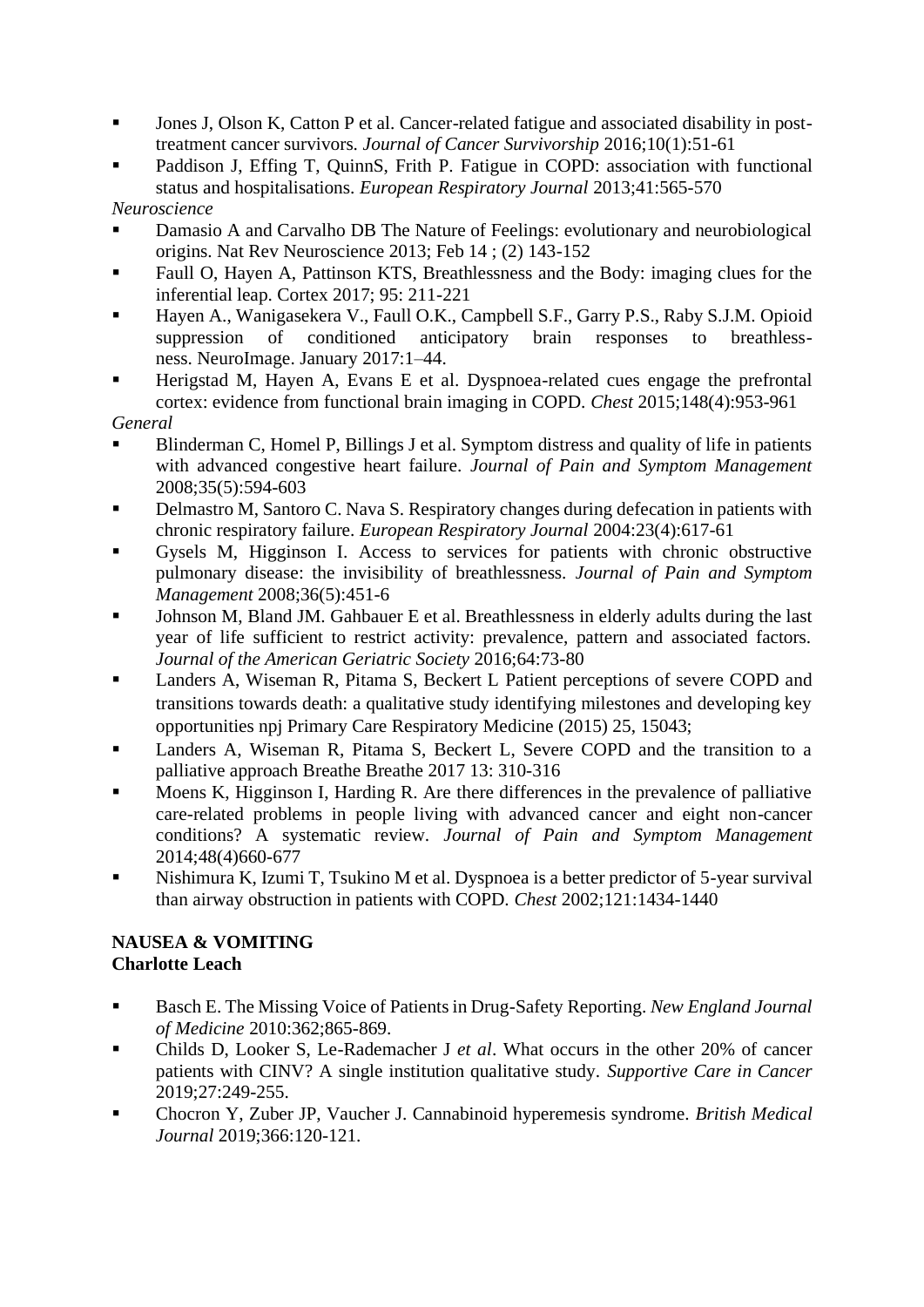- Harder S, Groenvold M, Isaksen J *et al.* Antiemetic use of olanzapine in patients with advanced cancer: results from an open-label multicenter study. *Supportive Care in Cancer* 2019;2849-2856.
- Hardy J, Skerman H, Glare P et al. A randomized open-label study of guideline-driven antiemetic therapy versus single agent antiemetic therapy in patients with advanced cancer and nausea not related to anticancer treatment. *BMC Cancer* 2018;18:510.
- Johnson P, Xiao Y, Wong L *et al.* Potentially Avoidable Hospital Readmissions in Patients with Advanced Cancer. *Journal of Oncology Practice* 2019;15(5):e420-e427.
- Leach C. Nausea and vomiting in palliative care. *Clinical Medicine* 2019;19(4):299-301. *Copy available on course website*
- Navari, R. Treatment of Breakthrough and Refractory Chemotherapy-Induced Nausea and Vomiting. *BioMed Research International* 2015; Article ID 595894. Accessed via: https://doi.org/10.1155/2015/595894.
- Navari R, Qin R, Ruddy K *et al.* Olanzapine for the Prevention of Chemotherapy-Induced Nausea and Vomiting. *New England Journal of Medicine* 2016;375:134-142.
- Rapoport B, Jordan K, Gascon P et al. Rolapitant in the current management of chemotherapy-induced nausea and vomiting. *European Oncology and Haematology* 2017;13(2):120-126.
- Roila F, Molassiotis A, Herrstedt M *et al.* 2016 MASCC and ESMO guideline update for the prevention of chemotherapy- and radiotherapy-induced nausea and vomiting in advanced cancer patients. *Annals of Oncology* 2016;27(supplement 5):v119-v133.
- Salsman J, Grunberg S, Beaumont J *et al.* Communicating about Chemotherapy-Induced Nausea and Vomiting: A Comparison of Patient and Provider Perspectives. *Journal of the National Comprehensive Cancer Network* 2012;10(2):149-157.
- Smith L, Azariah F, Lavender V *et al.* Cannabinoids for nausea and vomiting in adults with cancer receiving chemotherapy. Cochrane Database of Systematic Reviews 2015, Issue 11. Art. No.: CD009464. DOI: 10.1002/14651858.CD009464.pub2
- Vayne-Bossert P, Haywood A, Good P *et al.* Corticosteroids for adult patients with advanced cancer who have nausea and vomiting (not related to chemotherapy, radiotherapy, or surgery). Cochrane Database of Systematic Reviews 2017, Issue 7. Art. No.: CD012002. DOI: 10.1002/14651858.CD012002.pub2.
- Walsh D, Davis M, Ripamonti C et al. 2016 Updated MASCC/ESMO consensus recommendations: Management of nausea and vomiting in advanced cancer. *Supportive Care in Cancer* 2017;25(1):330-340. *Copy available on course website*
- Yee C, Drost L, Zhang L *et al.* Impact of radiation-induced nausea and vomiting on quality of life. *Supportive Care in Cancer* 2018;26:3959-3966.

# **NUTRITIONAL PROBLEMS (AND SOLUTIONS) Lindsey Allan**

*Refeeding syndrome*

- Burger GCE, Sandstead HR, Drummond J. Starvation in Western Holland: 1945. Lancet 1945;246: 282-3
- NICE (2012) Nutrition Support in Adults, a quality Standard. [https://www.nice.org.uk/guidance/qs24. Accessed online 25/08/2019](https://www.nice.org.uk/guidance/qs24.%20Accessed%20online%2025/08/2019)
- Schnitker MA, Mattman PE, Bliss TL. A clinical study in malnutrition of Japanese prisoners of war. Annals of Internal Medicine 1951;35(1):69-96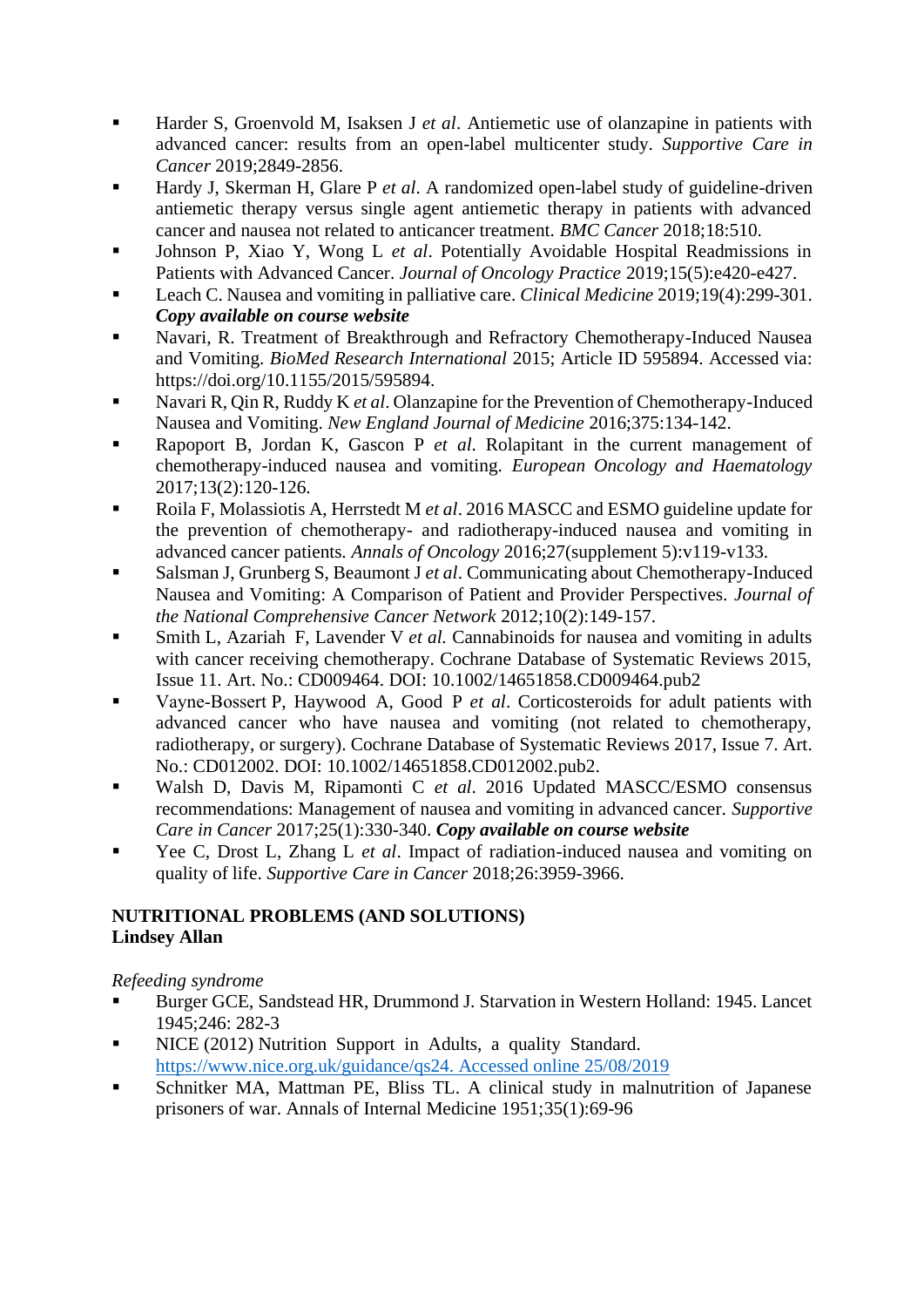*Pancreatic exocrine insufficiency*

- Friess H, Michalski CW. Diagnosing exocrine pancreatic insufficiency after surgery: when and which patients to treat. HPB : the official journal of the International Hepato Pancreato Biliary Association. 2009;11 Suppl 3:7-10.
- Genova Diagnostics. Digestion/Absorption Pancreatic Elastase. CDSA & CDSA 20 Support Guid. 2008
- Keller J, Layer P. Human pancreatic exocrine response to nutrients in health and disease. Gut. 2005;54 Suppl 6:vi1-28
- Leeds JS, Hopper AD, Hurlstone DP, Edwards SJ, McAlindon ME, Lobo AJ, Donnelly MT, Morley S, Sanders DS. Is exocrine pancreatic insufficiency in adult coeliac disease a cause of persisting symptoms? Alimentary Pharmacology Therapeutics. 2007 Feb 1;25(3):265-71.
- O'Keefe SJ, Cariem AK, Levy M. The exacerbation of pancreatic endocrine dysfunction by potent pancreatic exocrine supplements in patients with chronic pancreatitis. Journal of Clinical Gastroenterology. 2001;32(4):319-23.
- Pezzilli R, Barassi A, Morselli-Labate AM, Fantini L, Tomassetti P, Campana D, et al. Fecal calprotectin and elastase 1 determinations in patients with pancreatic diseases: a possible link between pancreatic insufficiency and intestinal inflammation. Journal of Gastroenterology. 2007;42(9):754-60.
- Pezzilli R, Andriulli A, Bassi C, Balzano G, Cantore M, Delle Fave G, et al. Exocrine pancreatic insufficiency in adults: a shared position statement of the Italian Association for the Study of the Pancreas. World Journal of Gastroenterology. 2013;19(44):7930-46.
- Roberts KJ, Bannister CA, Schrem H. Enzyme replacement improves survival among patients with pancreatic cancer: Results of a population based study. Pancreatology 2019;19:114-121
- Sikkens EC, Cahen DL, van Eijck C, Kuipers EJ, Bruno MJ. Patients with exocrine insufficiency due to chronic pancreatitis are undertreated: a Dutch national survey. Pancreatology: official journal of the International Association of Pancreatology. 2012;12(1):71-3.
- Whitcomb DC, Lehman GA, Vasileva G, Malecka-Panas E, Gubergrits N, Shen Y, et al. Pancrelipase delayed-release capsules (CREON) for exocrine pancreatic insufficiency due to chronic pancreatitis or pancreatic surgery: A double-blind randomized trial. The American Journal of Gastroenterology. 2010;105(10):2276-86.

*Bile acid malabsorption*

- Ruiz-Campos L, Gisbert JP, Ysamat M, Arau B, Loras C, Esteve M, et al. Systematic review with meta-analysis: the prevalence of bile acid malabsorption and response to colestyramine in patients with chronic watery diarrhoea and previous cholecystectomy. Alimentary pharmacology & therapeutics. 2019;49(3):242-50.
- Weber AM, Roy CC, Chartrand L, Lepage G, Dufour OL, Morin CL, et al. Relationship between bile acid malabsorption and pancreatic insufficiency in cystic fibrosis. Gut. 1976;17(4):295-9

*Small intestinal bacterial overgrowth*

- Bordin DO, Y. Drozdov. V, Silvestrova. S, Varvanina. G,. Importance of small intestinal bacterial overgrowth in chronic pancreatitis (Abstract). Pancreatology : official journal of the International Association of Pancreatology. 2013;13:S2-S98.
- Capurso G, Signoretti M, Archibugi L, Stigliano S, Delle Fave G. Systematic review and meta-analysis: Small intestinal bacterial overgrowth in chronic pancreatitis. United European Gastroenterology Journal. 2016 Oct;4(5):697-705.
- Pezzilli R. Chronic pancreatitis: maldigestion, intestinal ecology and intestinal inflammation. World Journal of Gastroenterology. 2009;15(14):1673-6.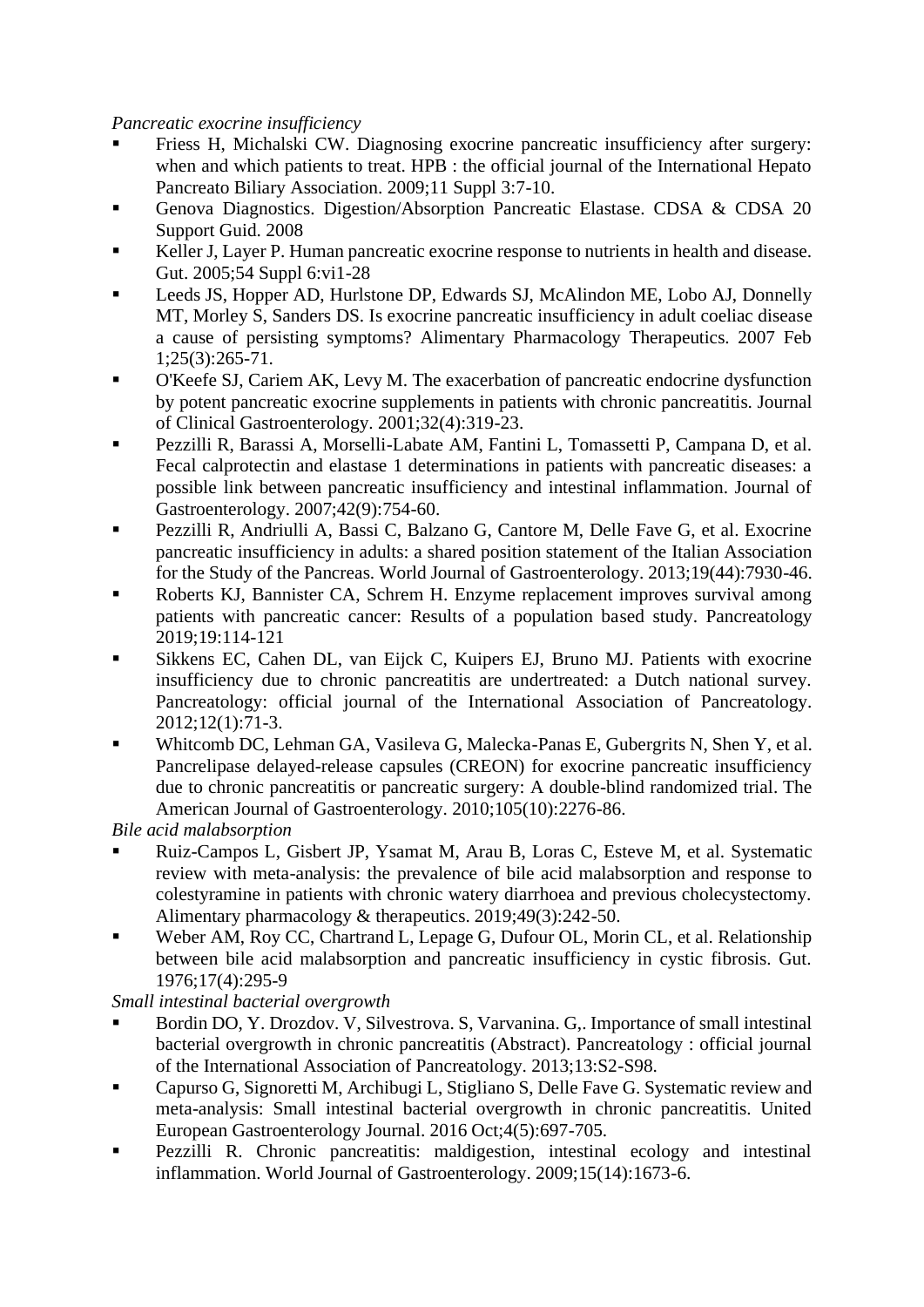#### *Bowel obstruction*

- Anthony T, Baron T, Mercadante S, et al. (2007) Report of the Clinical Protocol Committee: development of randomized trials for malignant bowel obstruction. Journal of Pain and Symptom Management 2007;34: S49–59.
- Arends J, Bachmann P, Baracos V et al. ESPEN Guidelines on nutrition in cancer patients. Clinical Nutrition 2017;36 (1)11–48. [http://www.espen.info/wp/wordpress/wp](http://www.espen.info/wp/wordpress/wp-content/uploads/2016/11/ESPEN-cancer-guidelines-2016-final-published.pdf)[content/uploads/2016/11/ESPEN-cancer-guidelines-2016-final-published.pdf.](http://www.espen.info/wp/wordpress/wp-content/uploads/2016/11/ESPEN-cancer-guidelines-2016-final-published.pdf) Accessed online 25/08/2019
- Hu D, Ren J, Wang G et al.  $(2014)$  Exclusive enteral nutritional therapy can relieve inflammatory bowel stricture in Crohn's disease. Journal of Clinical Gastroenterology. 2014; 48 (9): 790-795.
- Lee J, Allen R, Ashley S et al. (2014) On behalf of gastroenterology specialist group of the British dietetic association. British dietetic association evidence-based guidelines for the dietary management of Crohn's disease in adults. Journal of Human Nutrition and Dietetics 2014;27:207-218.
- Mercadante S, Casuccio A, Mangione S. Medical treatment for inoperable malignant bowel obstruction: a qualitative systematic review. Journal of Pain and Symptom Management 2007;33:217–23.
- Ripamonti CI, Easson AM, Gerdes H. Management of malignant bowel obstruction. European Journal of Cancer 2008;44:1105–15.
- Sowerbutts AM, Lal S, Sremanakova J et al. Home parenteral nutrition for people with inoperable malignant bowel obstruction. Cochrane Database Systematic Review. 2018; 10;8:CD012812. doi: 10.1002/14651858.CD012812.pub2.
- Tuca A, Guell E, Martinez-Losada E, et al. Malignant bowel obstruction in advanced cancer patients: epidemiology, management, and factors influencing spontaneous resolution. Cancer Management and Research. 2012;4:159–69.

#### **CIRCADIAN RHYTHM / SLEEP DISORDERS Andrew Davies**

- Debono M, Ghobadi C, Rostami-Hodjegan A et al. Modified-release hydrocortisone to provide circadian cortisol profiles. Journal of Clinical Endocrinology and Metabolism 2009; 94: 1548-54.
- Touitou Y, Bogdan A, Levi F et al. Disruption of the circadian patterns of serum cortisol in breast and ovarian cancer patients: relationships with tumour marker antigens. British Journal of Cancer 1996; 74: 1248-52.
- Cheatle MD, Webster LR. Opioid therapy and sleep disorders: risks and mitigation strategies. *Pain Med* 2015; 16: 522-6.
- Davies AN, Patel SD, Gregory A, Lee B. Observational study of sleep disturbance in advanced cancer. BMJ Supportive and Palliative Care 2017; 7:435-40. *Copy available on course website*
- Gibbins J, McCoubrie R, Kendrick AH et al. Sleep-wake disturbances in patients with advanced cancer and their family carers. *J Pain Symptom Manage* 2009; 38: 860-70.
- Graci G. Pathogenesis and management of cancer-related insomnia. *J Support Oncol* 2005; 3: 349-59.
- Howell D, Oliver TK, Keller-Olaman S et al. A Pan-Canadian practice guideline: Prevention, screening, assessment and treatment of sleep disturbances in adults with cancer, Toronto: Canadian Partnership Against Cancer (Cancer Journey Advisory Group) and the Canadian Association of Psychosocial Oncology, 2012.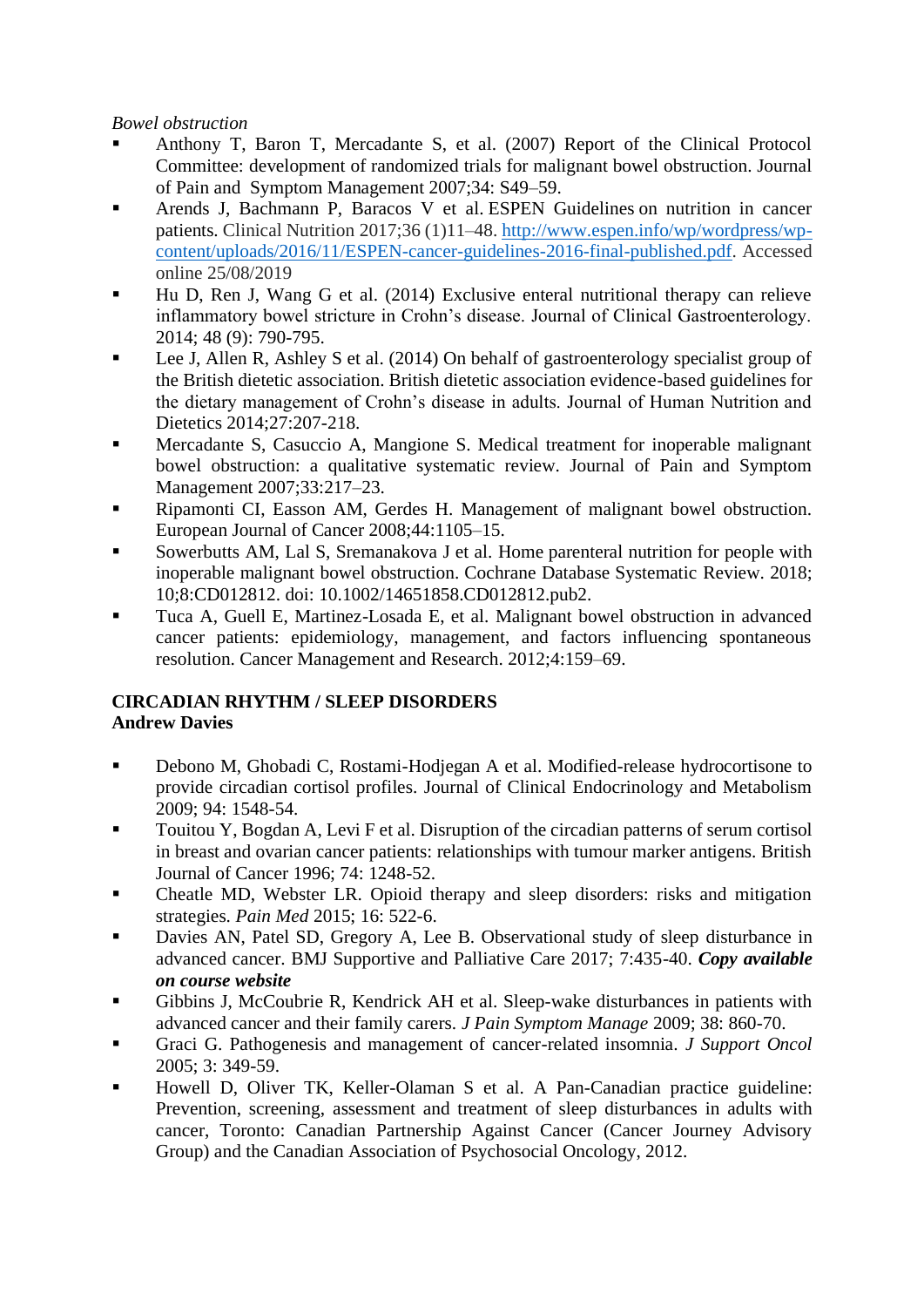#### **WHAT ELSE IS NEW (SYMPTOMS)? Andrew Davies; Andrew Dickman**

**• Davies A, Leach C, Caponero R, Dickman A, Fuchs D, Paice J, Emmanuel A. MASCC** recommendations on the management of constipation in patients with advanced cancer. Support Care Cancer [Epub ahead of print]. *Copy available from Springer website: <https://rdcu.be/bN2q1>*

# **SAFE PRESCRIBING Constanze Remi**

- Burns E, McWilliams K, Ross C. A cautionary tale of oral naloxone. *J Pain Symptom Manage*. 2014; 47: e1-2.
- Gazarian M, Kelly M, McPhee JR et al. Off-label use of medicines: consensus recommendations for evaluating appropriateness. *Med J Aust*. 2006; 185: 544-8.
- Hanlon JT, Schmader KE, Samsa GP et al. A method for assessing drug therapy appropriateness. *J Clin Epidemiol*. 1992; 45: 1045-51.
- Hasler-Gehrer S, Linecker M, Keerl A et al. Does coffee intake reduce postoperative ileus after laparoscopic elective colorectal surgery? A prospective, randomized controlled study: The Coffee Study. *Diseases of the Colon & Rectum*. 2019; 62: 997- 1004.
- Heneka N, Shaw T, Rowett D et al. Opioid errors in inpatient palliative care services: a retrospective review. *BMJ Supportive & Palliative Care*. 2018; 8: 175-9.
- Hughes R, Blegen M. Medication Administration Safety. *Patient Safety and Quality: An Evidence-Based Handbook for Nurses* Rockville (MD) Agency for Healthcare Research and Quality (US), 2008.
- Jones LE, Norris WE. Rectal burn induced by hot coffee enema. *Endoscopy*. 2010; 42 Suppl 2: E26.
- Kang JH, Lee GW, Shin SH et al. Opioid withdrawal syndrome after treatment with lowdose extended-release oxycodone and naloxone in a gastric cancer patient with portal vein thrombosis. *J Pain Symptom Manage*. 2013; 46: e15-7.
- Kriel RL, Krach LE, Hoff DS et al. Failure of absorption of baclofen after rectal administration. *Pediatr Neurol*. 1997; 16: 351-2.
- Lisby M, Nielsen LP, Mainz J. Errors in the medication process: frequency, type, and potential clinical consequences. *International Journal for Quality in Health Care : Journal of the International Society for Quality in Health Care*. 2005; 17: 15-22.
- Lund BC, Carnahan RM, Egge JA et al. Inappropriate prescribing predicts adverse drug events in older adults. *Ann Pharmacother*. 2010; 44: 957-63.
- McLachlan AJ. Safe prescribing, rocket science and consumers. *Journal of Pharmacy Practice and Research*. 2018; 48: 4-6.
- McCarthy LM, Visentin JD, Rochon PA. Assessing the Scope and Appropriateness of Prescribing Cascades. *J Am Geriatr Soc*. 2019; 67: 1023-6.
- Morin L, Barclay S, Wastesson JW et al. Reply to Deprescription during last year of life in patients with pancreatic cancer: Optimization or nihilism? *Cancer*. 0.
- Peron EP, Marcum ZA, Boyce R et al. Year in review: medication mishaps in the elderly. *Am J Geriatr Pharmacother*. 2011; 9: 1-10.
- Rochon PA, Gurwitz JH. The prescribing cascade revisited. *Lancet*. 2017; 389: 1778-80.
- Rodziewicz TL and Hipskind JE. Medical Error Prevention. *StatPearls*. Treasure Island (FL): StatPearls Publishing StatPearls Publishing LLC., 2019.